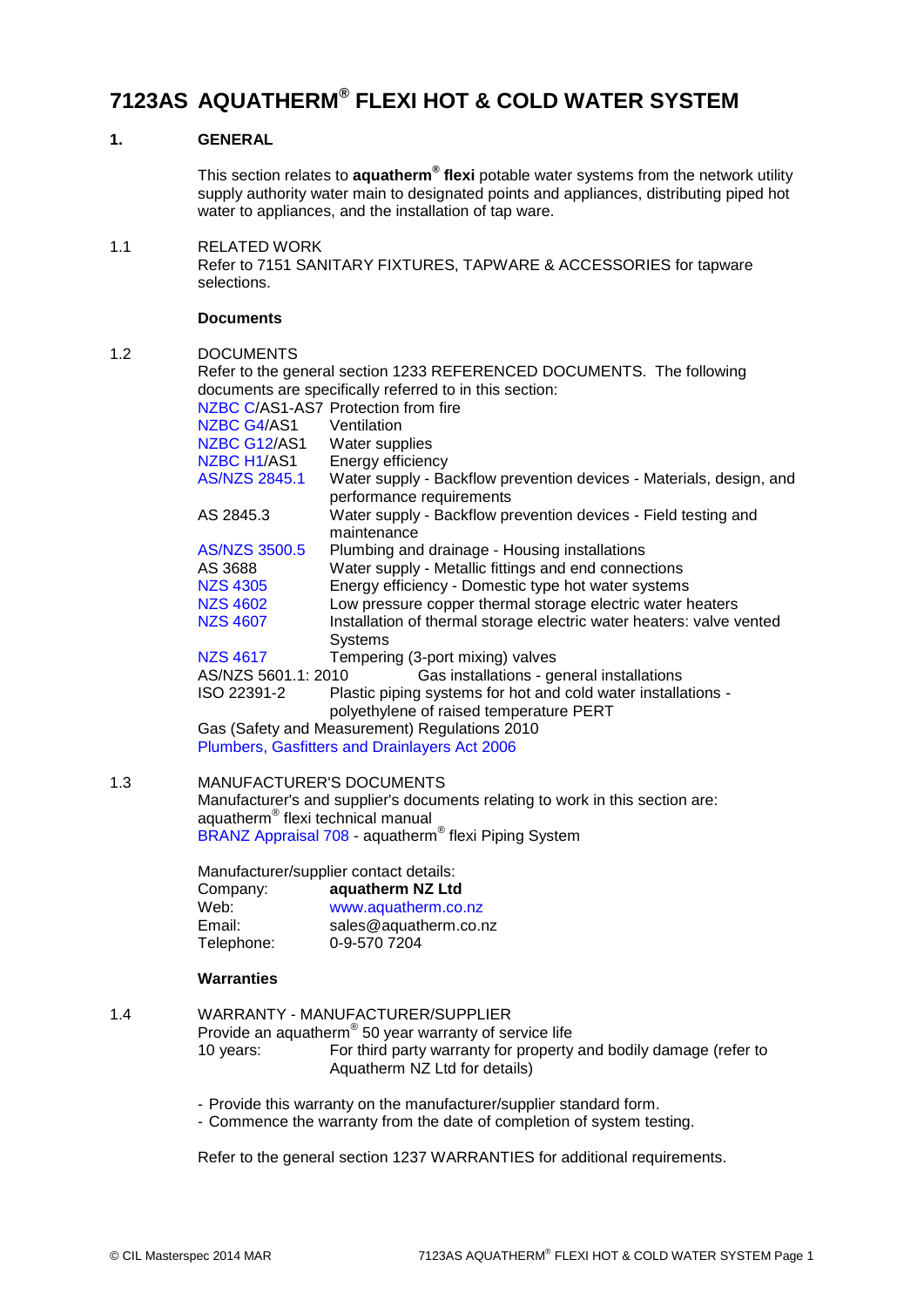## 1.5 WARRANTY - INSTALLER

Provide an installer warranty:

- 2 years: For work under normal environment and use conditions and failure of execution
- Provide this warranty on the installer's standard form.
- Commence the warranty from the date of practical completion of the contract works.

Refer to the general section 1237 WARRANTIES for additional requirements.

### **Requirements**

1.6 NO SUBSTITUTIONS

Substitutions are not permitted to any specified aquatherm**®** flexi or associated products, components or accessories.

### 1.7 QUALIFICATIONS

Plumbers to be certified aquatherm**®** installers, familiar with the materials and the techniques specified. Carry out all work under the direct supervision of a certifying plumber under the [Plumbers, Gasfitters and Drainlayers Act 2006.](http://www.masterspec.co.nz/redirect.aspx?pl=1207)

## 1.8 INFORMATION FOR MAINTENANCE MANUAL Supply maintenance manual information to requirements set out in the 1239 OPERATION & MAINTENANCE section.

### **Performance**

1.9 DURABILITY

aquatherm<sup>®</sup> flexi meets the 50 year durability requirements of [NZBC B2/](http://www.masterspec.co.nz/redirect.aspx?pl=223)AS1 for pipes cast into concrete to Aquatherm requirements.

1.10 TESTING

Confirm the timing before carrying out any tests. Supply potable water and the apparatus needed. Ensure that any connected tapware is isolated before commencing testing. Test to aquatherm**®** flexi testing procedures as applicable. Provide completed test records in the aquatherm**®** New Zealand Products Catalogue standard form.

### 1.11 GAS CERTIFICATE OF COMPLIANCE

Provide a Certificate of Compliance (CoC) as required by the Gas (Safety and Measurement) Regulations 2010 to the owner, and when required provide a copy to the energy supplier before connection.

- 1.12 GAS SAFETY CERTIFICATION Provide a Gas Safety Certificate (GSC) as required by the Gas (Safety and Measurement) Regulations 2010 and provide a copy to the owner and when required the BCA. To be provided at completion of the work, prior to Practical Completion.
- 1.13 GAS APPLIANCE COMPLIANCE Supplier to provide Supplier Declaration of Compliance (SDoC) in accordance with the requirements of the Gas (Safety and Measurement) Regulations 2010.

### **2. PRODUCTS**

### **Materials**

2.1 AQUATHERM FLEXI POLYETHYLENE RT WATER PIPE aquatherm**®** flexi pipes to ISO 22391-2 complete with sliding sleeves to AS 3688 and accessories brand-matched.

### 2.2 WATER METER

To the requirements of the network utility operator.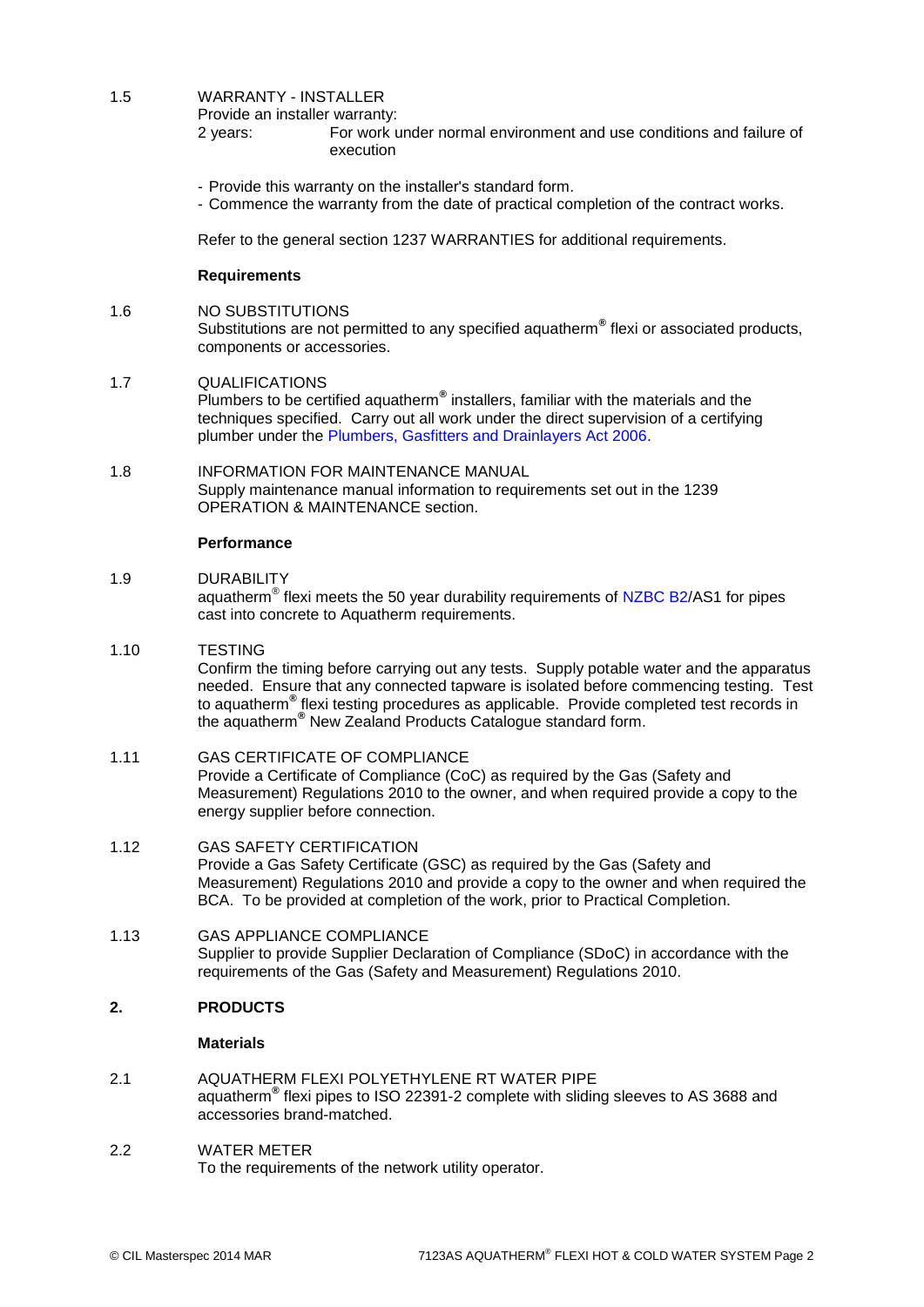## 2.3 VALVES

Pressure reducing or limiting valve, filter, non-return valve, cold water expansion valve, pressure relief valve, pressure relief valve and isolating valves to [NZBC G12/](http://www.masterspec.co.nz/redirect.aspx?pl=254)AS1.

2.4 TEMPERING VALVE Tempering valve to [NZS 4617](http://www.masterspec.co.nz/redirect.aspx?pl=525) to [NZBC G12/](http://www.masterspec.co.nz/redirect.aspx?pl=254)AS1.

# 2.5 BACKFLOW PREVENTION DEVICES

Provide backflow prevention devices to [AS/NZS 2845.1](http://www.masterspec.co.nz/redirect.aspx?pl=553) where it is possible for water or contaminants to backflow into potable water supply. Refer to [NZBC G12/](http://www.masterspec.co.nz/redirect.aspx?pl=254)AS1, 3.4 Backflow protection, and [NZBC G12/](http://www.masterspec.co.nz/redirect.aspx?pl=254)AS1, table 2, Selection of Backflow Prevention.

### 2.6 HEADER TANKS Pre-formed black polyethylene or stainless steel tank, complete with access opening and lid and overflow tray.

# 2.7 INSULATION

Pre-formed pipe sections complete with bends and fittings, with fixing tape to the manufacturer's requirements.

### **Materials - hot water heating appliances**

- 2.8 ELECTRIC HOT WATER CYLINDER, MAINS PRESSURE To [NZS 4305,](http://www.masterspec.co.nz/redirect.aspx?pl=331) ceramic-coated steel thermal storage cylinder, insulated and complete with required fittings.
- 2.9 ELECTRIC HOT WATER CYLINDER, LOW PRESSURE To [NZS 4305](http://www.masterspec.co.nz/redirect.aspx?pl=331) and [NZS 4602](http://www.masterspec.co.nz/redirect.aspx?pl=448) copper thermal storage cylinder, insulated and complete with pressure reducing valve and required fittings.
- 2.10 ELECTRIC HOT WATER CYLINDER, UNDER SINK, LOW PRESSURE To [NZS 4305](http://www.masterspec.co.nz/redirect.aspx?pl=331) and [NZS 4602](http://www.masterspec.co.nz/redirect.aspx?pl=448) copper thermal storage cylinder, insulated and complete with required fittings.
- 2.11 ELECTRIC BOILING CYLINDER, WALL MOUNTED To [NZS 4305](http://www.masterspec.co.nz/redirect.aspx?pl=331) wall-mounted boiling water heater in pre-finished cabinet, complete with tap draw off.
- 2.12 GAS HOT WATER HEATER, STORAGE TYPE Insulated cylinder to [NZS 4305](http://www.masterspec.co.nz/redirect.aspx?pl=331) with an integral gas burner and flue.
- 2.13 GAS HOT WATER HEATER, CONTINUOUS FLOW TYPE Continuous flow unit with an integral gas burner and flue to [NZS 4305.](http://www.masterspec.co.nz/redirect.aspx?pl=331)

### **Components**

- 2.14 PIPE CLAMPS aquatherm® proprietary pipe clamps and clips.
- 2.15 VALVES aquatherm $^{\circledR}$  proprietary valves and ball cocks as selected and required.

### **3. EXECUTION**

### **Conditions**

### 3.1 HANDLE AND STORE Handle and store pipes, fittings and accessories to avoid damage. Store on site, under cover, out of direct sunlight, on a clean level area, stacked to eliminate movement and away from work in progress in accordance with the aquatherm**®** flexi technical manual.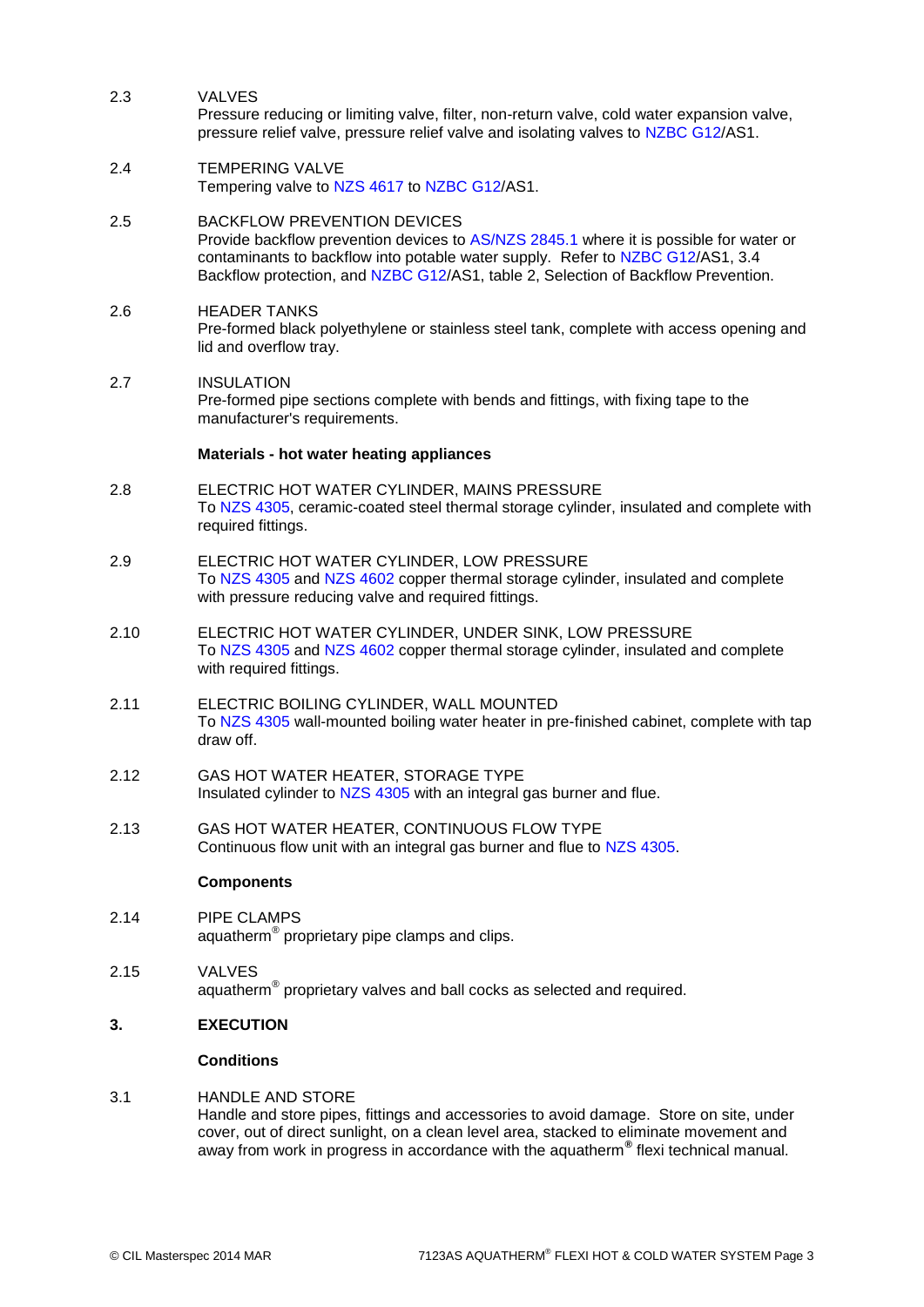# 3.2 CORE HOLES AND SLEEVES

Review location and fit core holes and sleeves as needed throughout the structure in conjunction with the boxing, reinforcing and placing of concrete. Strip core holes and make good after installation of pipework.

### 3.3 FASTENING TECHNIQUE

Fix pipework using aquatherm**®** proprietary pipe brackets, spacing in accordance with the aquatherm**®** flexi technical manual. Ensure brackets are set out as fixed or sliding points in accordance with the aquatherm**®** flexi technical manual.

# 3.4 CONCEAL

Conceal pipework within the fabric of the building unless detailed otherwise. Satin finish chrome plate exposed work, complete with matching ferrule at the surface penetration.

# 3.5 IN CONCRETE INSTALLATION

Install directly in concrete in accordance with aquatherm**®** flexi installation procedures.

# 3.6 IN GROUND INSTALLATION

Install to [AS/NZS 3500.5,](http://www.masterspec.co.nz/redirect.aspx?pl=928) clause 2.13.4 Under concrete slabs.

### 3.7 THERMAL MOVEMENT

Accommodate movement in pipes resulting from temperature change by the layout of the pipe runs, by expansion joints and by sleeving through penetrations. Install pipework in accordance with theaquatherm**®** flexi technical manual.

### 3.8 PIPE SIZE

Flow rates to each outlet to be no less than those given in [NZBC G12/](http://www.masterspec.co.nz/redirect.aspx?pl=254)AS1, table 3, Acceptable flow rates to sanitary fixtures, with pipe size as determined in [NZBC](http://www.masterspec.co.nz/redirect.aspx?pl=254)  [G12/](http://www.masterspec.co.nz/redirect.aspx?pl=254)AS1, table 4, Tempering valve and nominal pipe diameters and in accordance with the aquatherm**®** flexi technical manual.

### **Application - jointing**

### 3.9 AQUATHERM FLEXI POLYETHYLENE RT WATER SUPPLY

Size the piping layout to eliminate loss of pressure at any point by simultaneous draw-off. Run pipes complete with all fittings, support and fixing, sliding sleeve joins and install to manufacturers specifications, all to [NZBC G12/](http://www.masterspec.co.nz/redirect.aspx?pl=254)AS1. Conceal pipework and pressure test before the wall linings are fixed.

### **Application - distribution systems**

3.10 WATER SUPPLY CONNECTION Arrange with the network utility operator for a connection to the water main and from there through a water meter and gate valve. Provide back flow prevention to [NZBC](http://www.masterspec.co.nz/redirect.aspx?pl=254)  [G12/](http://www.masterspec.co.nz/redirect.aspx?pl=254)AS1.

### 3.11 COLD WATER INSTALLATION

From connection point, size the runs and branches to deliver the acceptable flow rate to [NZBC G12/](http://www.masterspec.co.nz/redirect.aspx?pl=254)AS1, table 3, Acceptable flow rates to sanitary fixtures at each outlet. Allow for the expected concurrent use of adjoining fixtures. Lay out pipes in straight runs with support spacing to [NZBC G12/](http://www.masterspec.co.nz/redirect.aspx?pl=254)AS1, table 7, Water supply pipework support spacing firmly fixed and buffered to eliminate noise and hammer, with preformed tee-connection take-offs and branches, with bends to aquatherm**®** flexi requirements, complete with necessary valves and fittings.

### 3.12 MAIN ISOLATING VALVE Install a proprietary isolating ball cock in an accessible position at the point of entry to the building.

### 3.13 IN LINE FILTER Install an in line filter immediately adjacent to the isolating valve in an accessible position to allow for easy cleaning.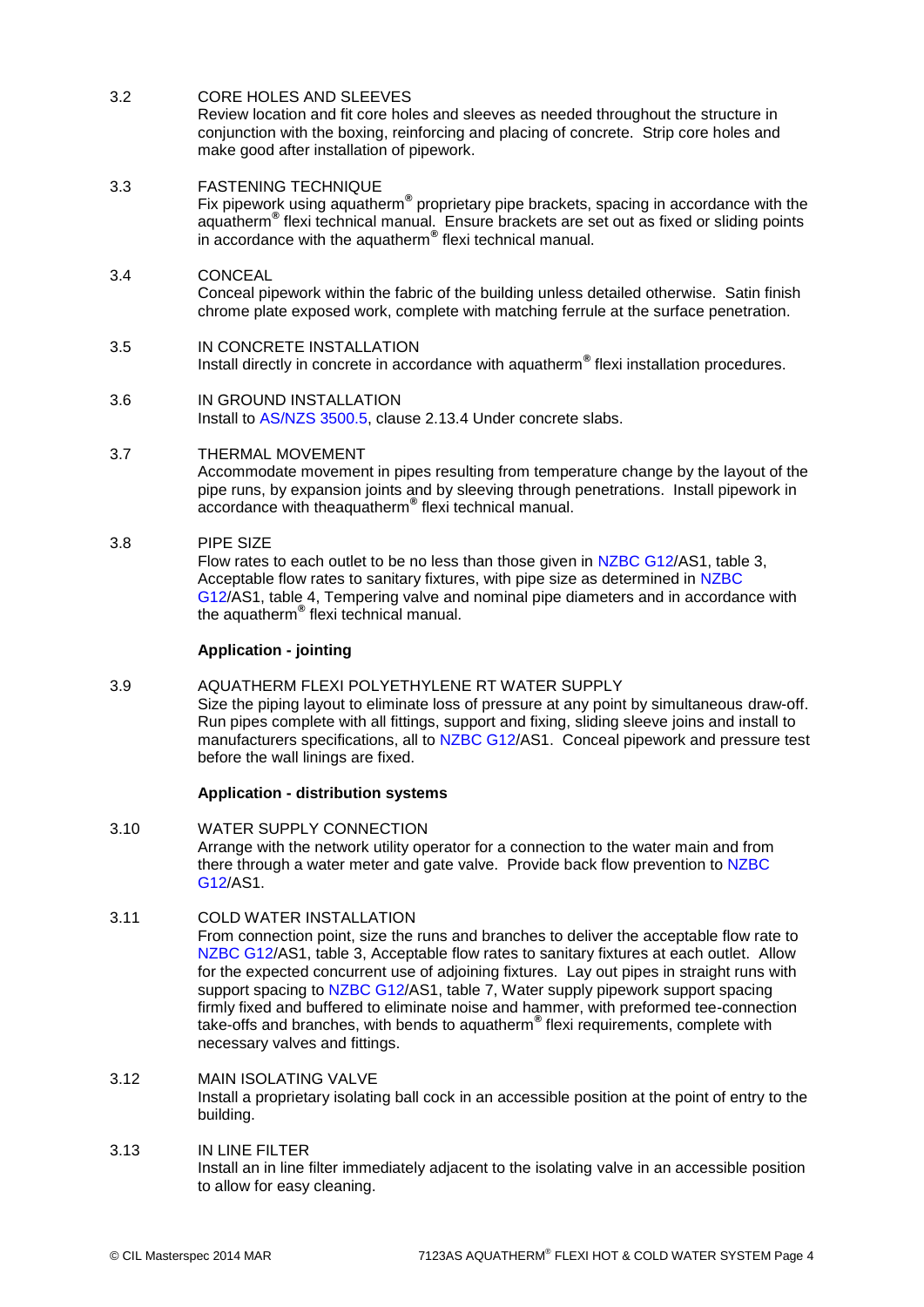### 3.14 HOT WATER PIPEWORK

Use a take-off spigot to give separate branches to each fitting, lay out pipes with support spacing to [NZBC G12/](http://www.masterspec.co.nz/redirect.aspx?pl=254)AS1, table 7 Water supply pipework support spacing. Fix firmly and buffer to eliminate noise and hammer, with preformed tee-connection take-offs and branches, with bends to aquatherm<sup>®</sup> flexi requirements, complete with all necessary valves and fittings.

3.15 INSULATION Lag all pipes with insulation to the manufacturer's requirements. Refer to SELECTIONS for type.

### **Installation - hot water systems**

- 3.16 HOT WATER CYLINDER INSTALLATION GENERALLY Install hot water cylinders complete to the manufacturer's requirements and to [NZBC](http://www.masterspec.co.nz/redirect.aspx?pl=254)  [G12/](http://www.masterspec.co.nz/redirect.aspx?pl=254)AS1, 6. 11, Water heater installation. Valve-vented systems to [NZS 4607.](http://www.masterspec.co.nz/redirect.aspx?pl=1026)
- 3.17 SEISMIC RESTRAINTS GAS WATER HEATING APPLIANCES Gas appliances to be restrained to manufacturer's requirements, AS/NZS 5601.1 and [NZBC C/](http://www.masterspec.co.nz/redirect.aspx?pl=224)AS1-AS7, 7.2 Gas-burning Appliances.
- 3.18 SEISMIC RESTRAINTS NON-GAS WATER HEATING APPLIANCES Non-gas (electric, wet-back, solar etc) water heating appliances to be restrained to manufacturer's requirements and [NZBC G12/](http://www.masterspec.co.nz/redirect.aspx?pl=254)AS1, 6.11, Water Heater Installation.
- 3.19 INSTALL HOT WATER PIPE INSULATION Insulate all hot water pipes to [NZBC H1/](http://www.masterspec.co.nz/redirect.aspx?pl=258)AS1, [AS/NZS 3500.5,](http://www.masterspec.co.nz/redirect.aspx?pl=928) 3.33 Water and Energy Efficiency, and to the insulation manufacturer's instructions. Cut insulation sections tight between timber framing and tight between the webs of steel studs.
- 3.20 INSTALL ELECTRIC HOT WATER CYLINDERS AND BOILING CYLINDERS Install where shown complete with all the necessary fittings to the cylinder manufacturer's requirements and in accordance with [NZBC G12/](http://www.masterspec.co.nz/redirect.aspx?pl=254)AS1: 6.11. Valve-vented systems to [NZS 4607.](http://www.masterspec.co.nz/redirect.aspx?pl=1026)
- 3.21 INSTALL LOW PRESSURE UNDER-SINK HOT WATER CYLINDER Install hot water cylinders complete to the manufacturer's requirements and to [NZBC](http://www.masterspec.co.nz/redirect.aspx?pl=254)  [G12/](http://www.masterspec.co.nz/redirect.aspx?pl=254)AS1, 6.11 Water heater installation. Connect to sink tap.
- 3.22 INSTALL WALL-MOUNTED BOILING CYLINDER Install to the cylinder manufacturer's stated requirements. Locate where shown.
- 3.23 INSTALL GAS HOT WATER HEATER, STORAGE TYPE Install complete with the necessary fittings to the manufacturer's requirements and in accordance with [NZBC G12/](http://www.masterspec.co.nz/redirect.aspx?pl=254)AS1, 6. 11 Water heater installation. Install flue in accordance with the manufacturer's details and requirements and, AS/NZS 5601.1 (for internal or external appliances) or [NZBC G4/](http://www.masterspec.co.nz/redirect.aspx?pl=246)AS1 (internal appliances). Also refer to section 7221 GAS APPLIANCES for installation of gas appliances.
- 3.24 INSTALL GAS HOT WATER HEATER, CONTINUOUS FLOW TYPE Install complete with the necessary fittings to the manufacturer's requirements and in accordance with [NZBC G12/](http://www.masterspec.co.nz/redirect.aspx?pl=254)AS1, 6. 11, Water heater installation. Install flue in accordance with the manufacturer's details and requirements and, AS/NZS 5601.1 (for internal or external appliances) or [NZBC G4/](http://www.masterspec.co.nz/redirect.aspx?pl=246)AS1 (internal appliances). Also refer to section 7221 GAS APPLIANCES for installation of gas appliances.
- 3.25 INSTALL HOT WATER CYLINDER OVERFLOW TRAY Install drained overflow tray to hot water cylinder to [NZBC G12/A](http://www.masterspec.co.nz/redirect.aspx?pl=254)S1.
- 3.26 INSTALL TEMPERING VALVE Install 1 metre minimum from outlet of hot water cylinder and to manufacturer's instructions. Install copper pipework for 1 metre minimum downstream of tempering valve prior to connection of non-metallic pipework.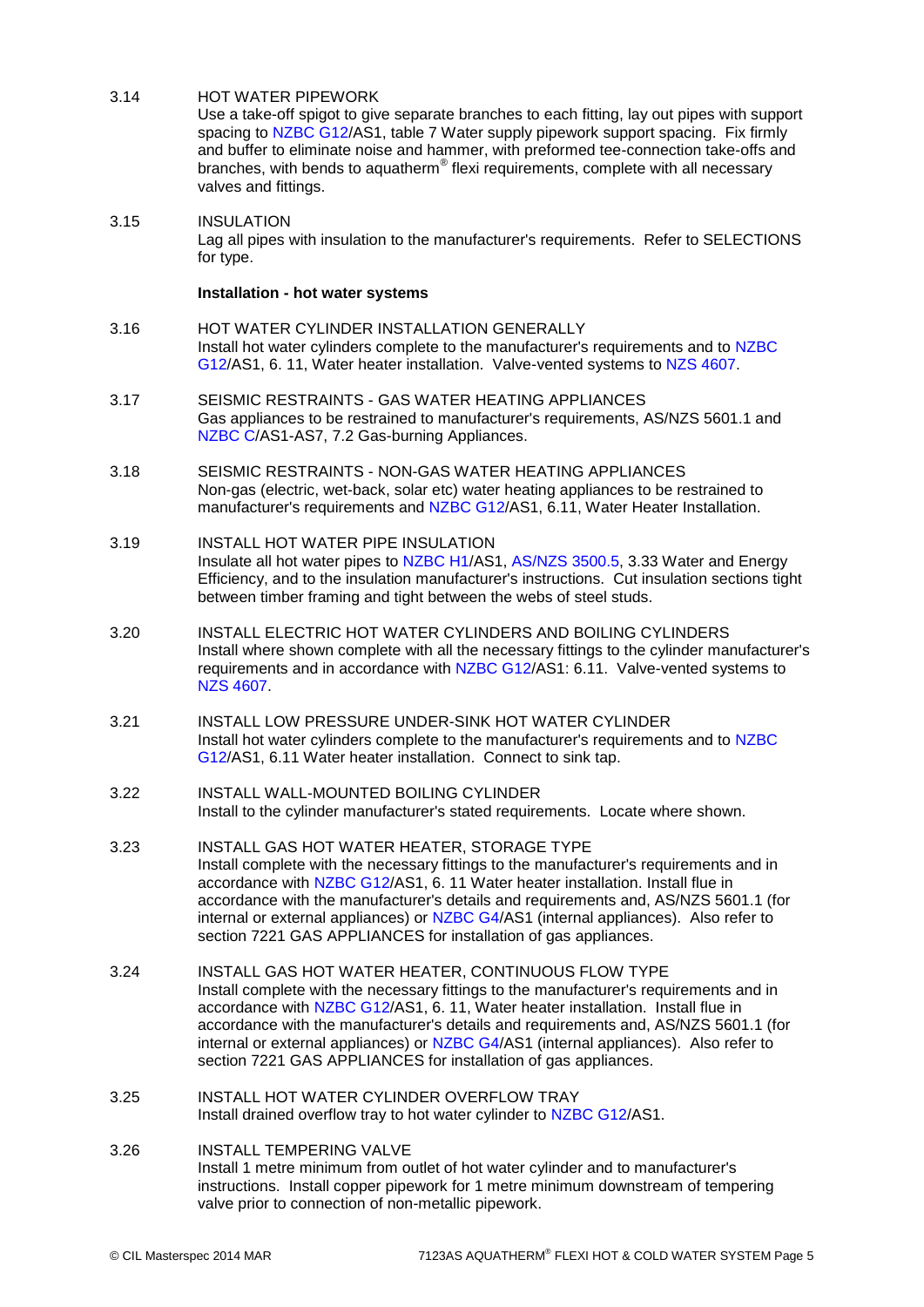#### **Installation - tapware**

- 3.27 INSTALLING APPLIANCE ISOLATING VALVES CONCEALED Install isolating valves for appliances in accessible positions. Locate in adjacent cupboards and position to allow for easy connection and operation.
- 3.28 INSTALLING TAPWARE Install to manufacturer's requirements.
- 3.29 INSTALLING BACKFLOW PREVENTION DEVICE Provide and install backflow prevention device as near as practicable to the potential source of contamination, and in an accessible position for maintenance and testing to AS 2845.3 or [NZ Backflow Testing Standard.](http://www.masterspec.co.nz/redirect.aspx?pl=1241)

## **Completion**

- 3.30 FLUSH OUT PIPEWORK Flush out pipework. Remove all filters, clean and reassemble.
- 3.31 REPLACE Replace damaged or marked elements.
- 3.32 LEAVE Leave work to the standard required by following procedures.

#### 3.33 REMOVE

Remove debris, unused materials and elements from the site.

### **4. SELECTIONS**

For further details on selections go to [www.aquatherm.co.nz.](http://www.aquatherm.co.nz/) Substitutions are not permitted to the following, unless stated otherwise.

#### **Water main**

4.1 AQUATHERM FLEXI POLYBUTYLENE WATER MAIN Size:  $\sim$  mm outside diameter aquatherm<sup>®</sup>flexi

### **Pipework**

| 4.2 | AQUATHERM FLEXI PIPE WORK |                                                                     |  |  |
|-----|---------------------------|---------------------------------------------------------------------|--|--|
|     |                           | Branch off take: 16mm outside diameter aquatherm <sup>®</sup> flexi |  |  |
|     | Branch main:              | 20mm outside diameter aquatherm <sup>®</sup> flexi                  |  |  |
|     | Main:                     | 25mm outside diameter aquatherm <sup>®</sup> green pipe             |  |  |

- 4.3 HOT WATER RING MAIN AQUATHERM GREEN PIPE Pipework:  $\sim$  ~mm outside diameter aquatherm<sup>®</sup> green pipe Insulation: ~ Pump:  $\sim$
- 4.4 INSULATION Brand:
	- Material:  $\sim$ Wall thickness:  $\sim$ Finish:

### **Hot-water systems**

4.5 ELECTRIC HOT WATER CYLINDER, MAINS PRESSURE Brand<sup>.</sup>  $Model/size:$  ~